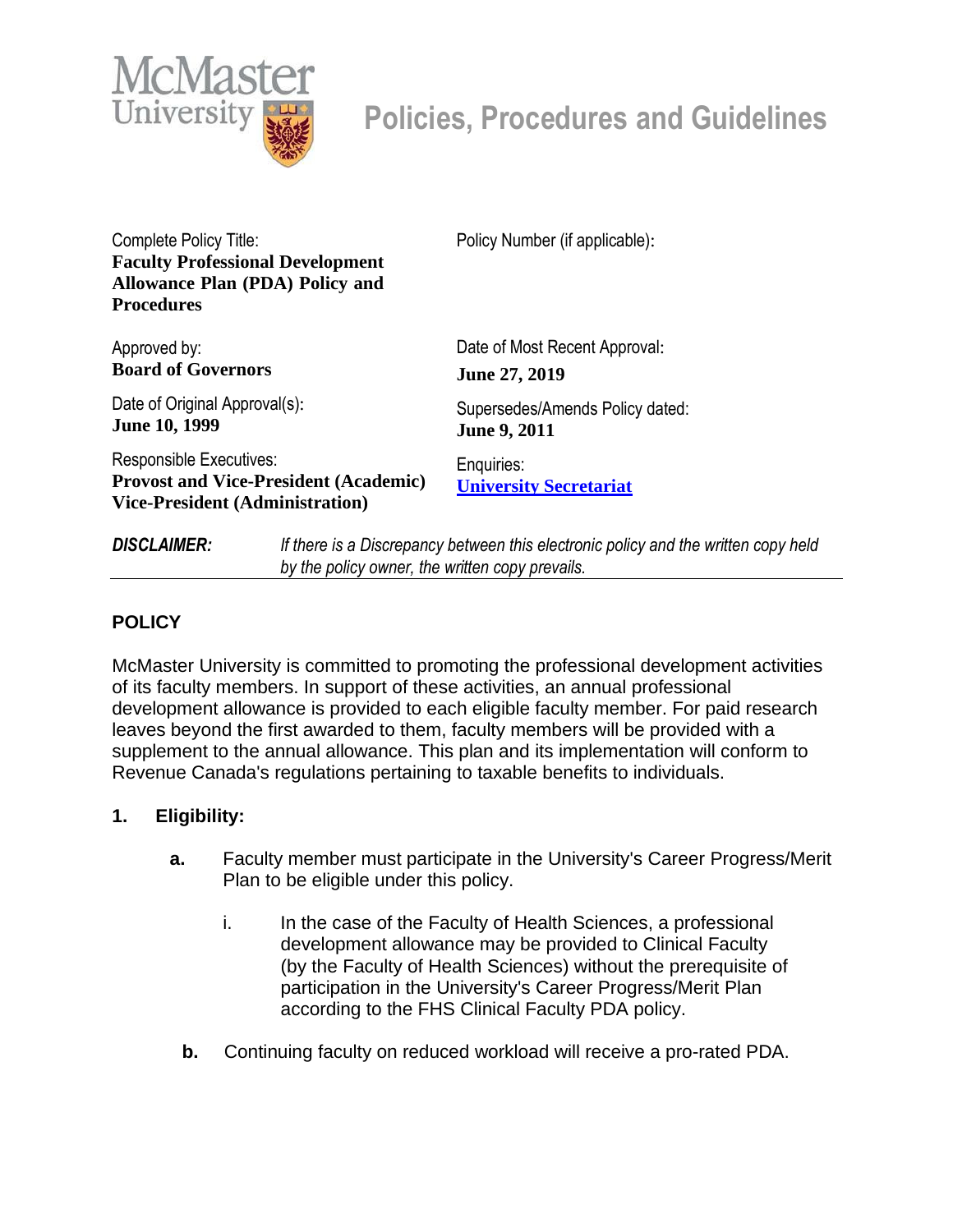- **c.** New faculty appointed on July 1 will receive the full PDA for the fiscal year. Deans may pro-rate the PDA for faculty appointed after July 1.
- **d.** For paid research leaves beyond the first awarded, faculty members who take a 12-month leave will be entitled to an Enhanced PDA equal to 200% of the PDA in effect for the fiscal year in which the leave begins. Faculty members who take a leave of less than 12-months will be entitled to an Enhanced PDA equal to 150% of the PDA in effect for the fiscal year in which the leave begins.
- **e.** Professional development expenditures funded by external agencies will comply with the regulations of the funder and will be administered outside of this policy. If the external agency has no regulations or provides limited direction, the expenditures will be administered in a manner consistent with this policy.

## **2. Annual PDA Amount**

- **a.** The annual PDA amount is specified in the current Joint Committee Agreement.
- **3.** The funds are designated strictly for use by the individual faculty member.
- **4.** Expenses covered by this allowance must be related to the faculty member's professional development and may include:
	- **a.** annual or lifetime professional dues and membership fees for learned societies;
	- **b.** manuscripts, subscriptions to professional and/or learned journals and other similar professional publications;
	- **c.** computer software and supplies used or consumed in the performance of the faculty member's duties in teaching and/or research;
	- **d.** travel including transportation, food and accommodation for the member to attend scholarly conferences, field trips, research visits, or workshops, in accordance with the Travel Policy and Procedures (AP-010);
	- **e.** hosting meals which include networking as a formal courtesy with guest researchers or other visitors to the University, or cover University related activities that contribute to the achievement of academic objectives. The attendees may include graduate students or lab staff. In order to be eligible under the PDA policy, these hospitality expenditures must contribute to the professional development of the faculty member either

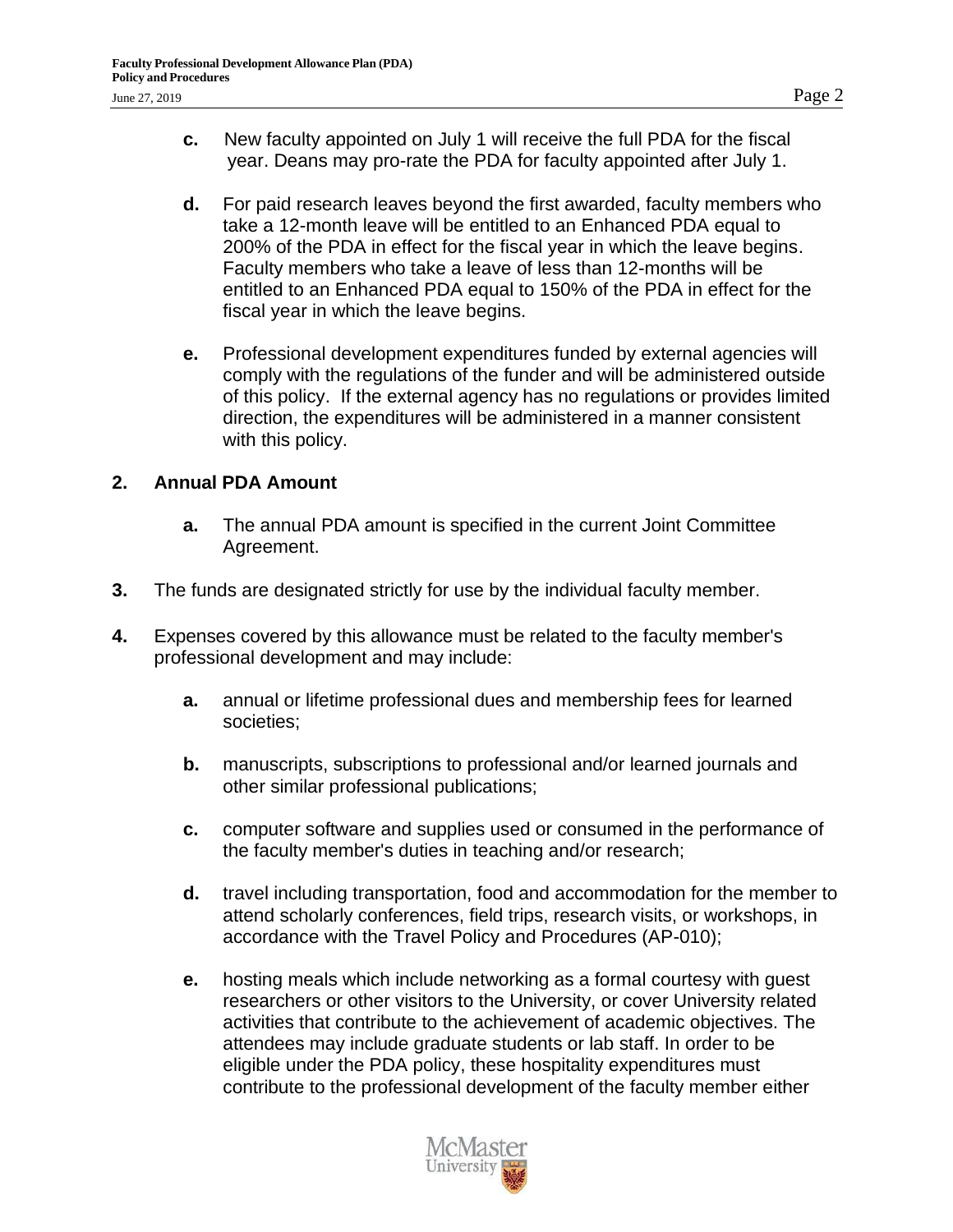through the provision of a forum to exchange new ideas or further discuss ongoing research activities with students or staff or to provide networking opportunities with off campus partners or stakeholders. In all cases, the reimbursement of this type of expenditure must be accompanied by a description of the specific professional development purpose of the expenditure and a complete list of attendees;

- **f.** expenses incurred in the preparation and completion of scholarly manuscripts, and page or reprint charges;
- **g.** equipment, including computers used or consumed in the performance of the faculty member's duties in teaching and/or research;
- **h.** usage fee for cell phone, internet access or conferencing services is eligible where usage is primarily for business purposes. If the usage is not primarily for business purposes only the portion related to University business is eligible;
- **i.** non-emergency health and dental insurance premiums that are incurred at the sole and exclusive discretion of the faculty member for the period of time that they are travelling internationally while on University business.

All goods purchased under this plan are the property of McMaster University but are available for the use of the individual faculty member for professional development activities while the faculty member is associated with the University. Disposal of such goods is at the discretion of the Dean upon recommendation of the Department Chair; the procedures of the federal funding councils serving as guidelines for such decisions.

Ineligible expenses include interest charged on overdue charge accounts and other personal expenses that, under current tax legislation, would be considered a taxable benefit to the individual. These personal expenses include but are not restricted to gifts, personal meals, social club (e.g. University Club) membership fees and personal living expenses.

- **5.** It is the individual faculty member's responsibility to ensure that the expenses charged against their PDA account are legitimate costs incurred for their professional development and supported by the required documentation.
- **6.** In the event that the faculty member is unable to account for the charges to the Department Chair's satisfaction, the Chair, after consultation with their Faculty Dean, will refuse payment, or request reimbursement if the claim has already been paid. If such action has previously been taken against the faculty member in respect of an ineligible claim, and if the Chair, after consultation with their Faculty Dean, determines that sanctions are appropriate they will initiate proceedings under the Code of Conduct for Faculty. If the Chair or the Dean determines that